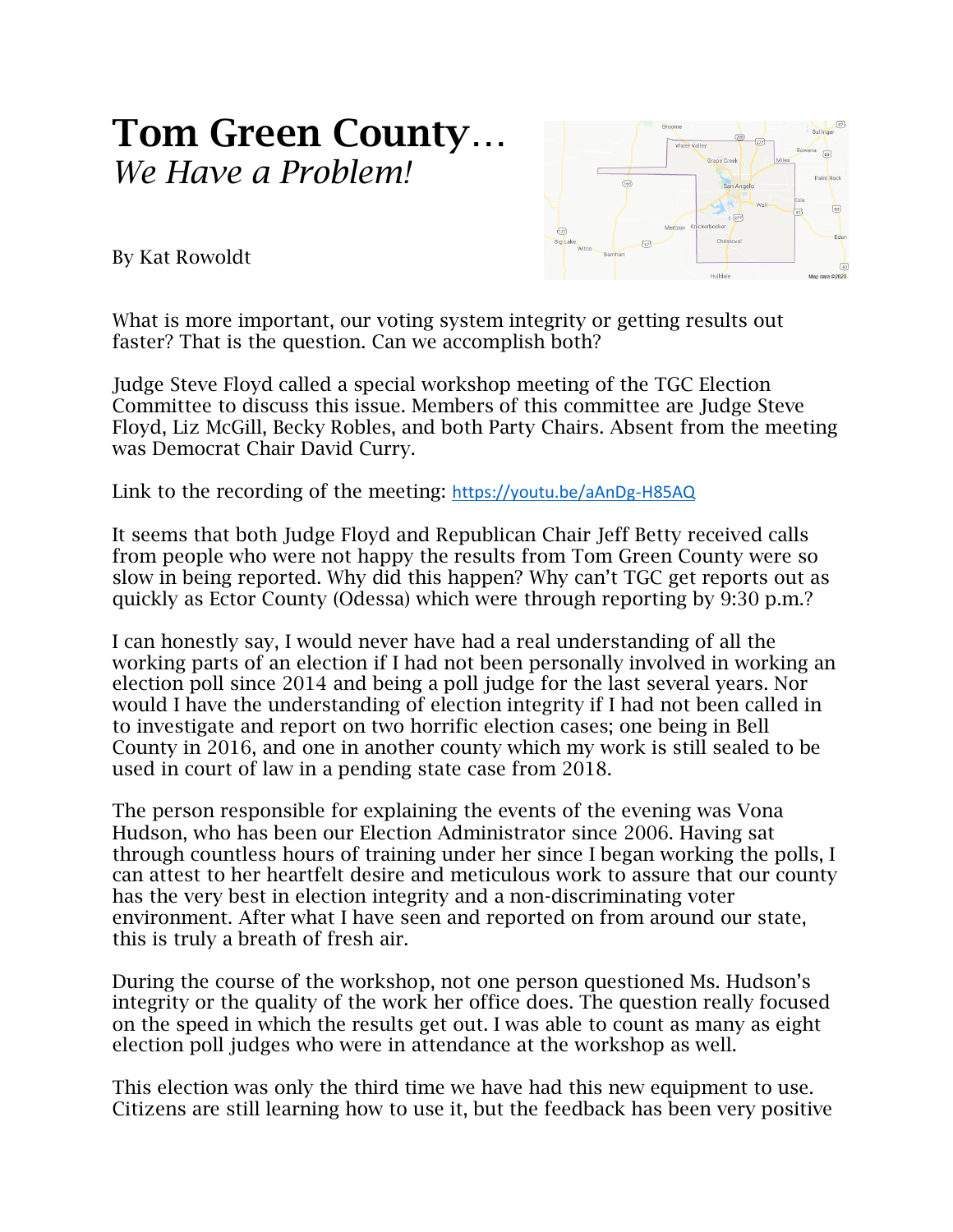in its ease. Those who have special challenges being able to read screens or need to hear the ballot read to them have all expressed thankfulness for the new equipment. It has helped them in so many ways.

There is another side to the equipment. It has to be programmed and prepared for each election. I can only imagine the work that goes into it long before I ever receive it at my poll.

There are three new key pieces of equipment. The new check-in process allows the voter to personally answer many questions simply on an iPad type device, while the poll worker uses a laptop to verify they are a registered voter and their information is correct while validating their photo ID looks like the person who presented it.

Next is the device which scans the label the laptop kicked out to provide the voter with the access code they need in order to vote. This process is simplified as well. The poll worker simply needs to make sure what the label says is what is keyed up to give the voter the correct ballot.

Finally, there is the new e-slate. The new voter machine provides a touch screen which can adjust the type size, contrast, and even attach headphones if needed. Once voters understand how to enter their access code, they are good to go even it's their first time using this type of machine.

Judge Floyd began the discussion explaining he had personally gone over to the election office to see how things were going with over a million dollars of election equipment needing to be brought in with the pending rain. His observation was one of how tired the election workers looked after having worked a fourteen to fifteen-hour day before dragging into the election office with their poll data and equipment. He additionally commented that a few of the poll workers had failed to return with some key equipment and had to return to their poll to get it. He suggested that the county may need to look at having some additional workers to help wrap things up at the end of the day to assist the poll workers in getting back to the election office earlier.

Ms. Hudson began her report to the Committee by reporting one of the first issues of the day was the number of laptops that locked up or went down right as the voting began. My poll is one that lost our primary laptop immediately. Fortunately, we had two others which were working and carried the load until we got the first one replaced with another unit. A few of the polls had to improvise to keep the voting process moving, Hudson reported, adding the poll workers' stress level began early in the day.

Ms. Hudson called Ector (Odessa), Midland, and Hood (Granbury) counties to compare their process with ours. She also prepared a report on each vote center and the times involved at each location. Plus, she had her staff improvise a poll center closing down to see the time involved in doing it. Their time was one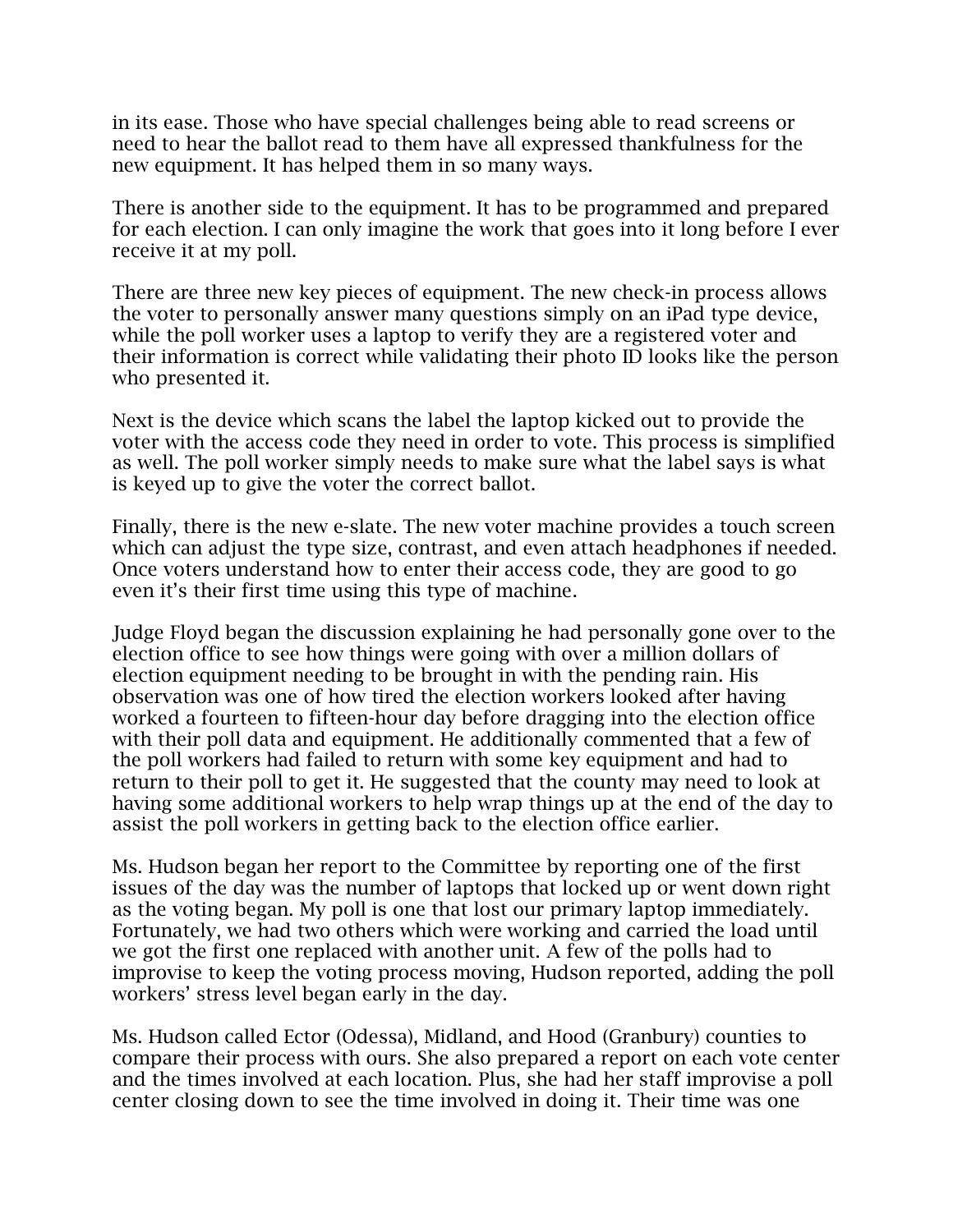hour and fifteen minutes, without adding drive time to it. NOTE: The Election office staff is very familiar with the equipment as opposed to the volunteers who handle it infrequently.

Tom Green County has a total of nineteen vote centers. Many, if not all, of the vote centers had people in line at 7:00 p.m. which delayed them in being able to close down and begin the accounting process before returning to the election office. Only seven polls arrived at the election office before 9:00 p.m. The remaining twelve arrived between 9:00 and 11:30 p.m. that evening.

Chair Betty began questioning Hudson on the results posted on the document she had handed the committee. Hudson sited one of the election laws which required a procedure to be done a certain way and Betty replied "we are going to have to argue" referring to the interpretation of the code. Then he asked if the other counties were not following the law since it took them less time to get out the results.

Betty continued his argument with an analogy and stated, "it's just too damn late, …I've got to dynamite you lose. I've got to make you stop being so dang careful." Please listen to the whole thing in context [24:07-25:18]. Betty goes on to ask Hudson if there was a 10-vote discrepancy if it would have affected the results in Tom Green County. [25:40-26:00] She replied not in this election. *(I, Kat Rowoldt, do remember one recently where a bond election was lost by just two votes.)*

Betty Lacy, an election poll judge, stood to address the committee. [30:52-40:09] Lacy calmly explained from a judge's viewpoint the importance of getting things to balance before heading back to the election office. In the course of what she was saying, she stated that people do not have a clue what goes on in the election office months before to put on an election. After several minutes, Chair Betty interrupted her and asked if she was saying that he, Jeff Betty, did not know enough about the elections? She never stated anything along this line. She clarified to Chair Betty that she was speaking about the public and not Jeff Betty. He did not take it that way and laid out a threat to Judge Floyd, rephrasing it as a promise and not a threat, to pull the election out of the hands of the County Elections office. [38:30-39:48] He rudely cut Ms. Lacy off and turned his head away from her after threatening the judge and then accusing Ms. Lacy of threatening him. Tempers flared!

*Question: How would Chair Betty hold an election? He does not have any voter equipment or employees. Where would he find the funding to get that equipment? Judge Floyd had already stated that the equipment the taxpayers had purchased for the County costs over a million dollars?* 

Judge Floyd pulled the meeting back into a calm mode and refreshed the topic of the meeting: timeliness of getting results out. Ms. Hudson returned to the podium and walked back through the things that had been discussed and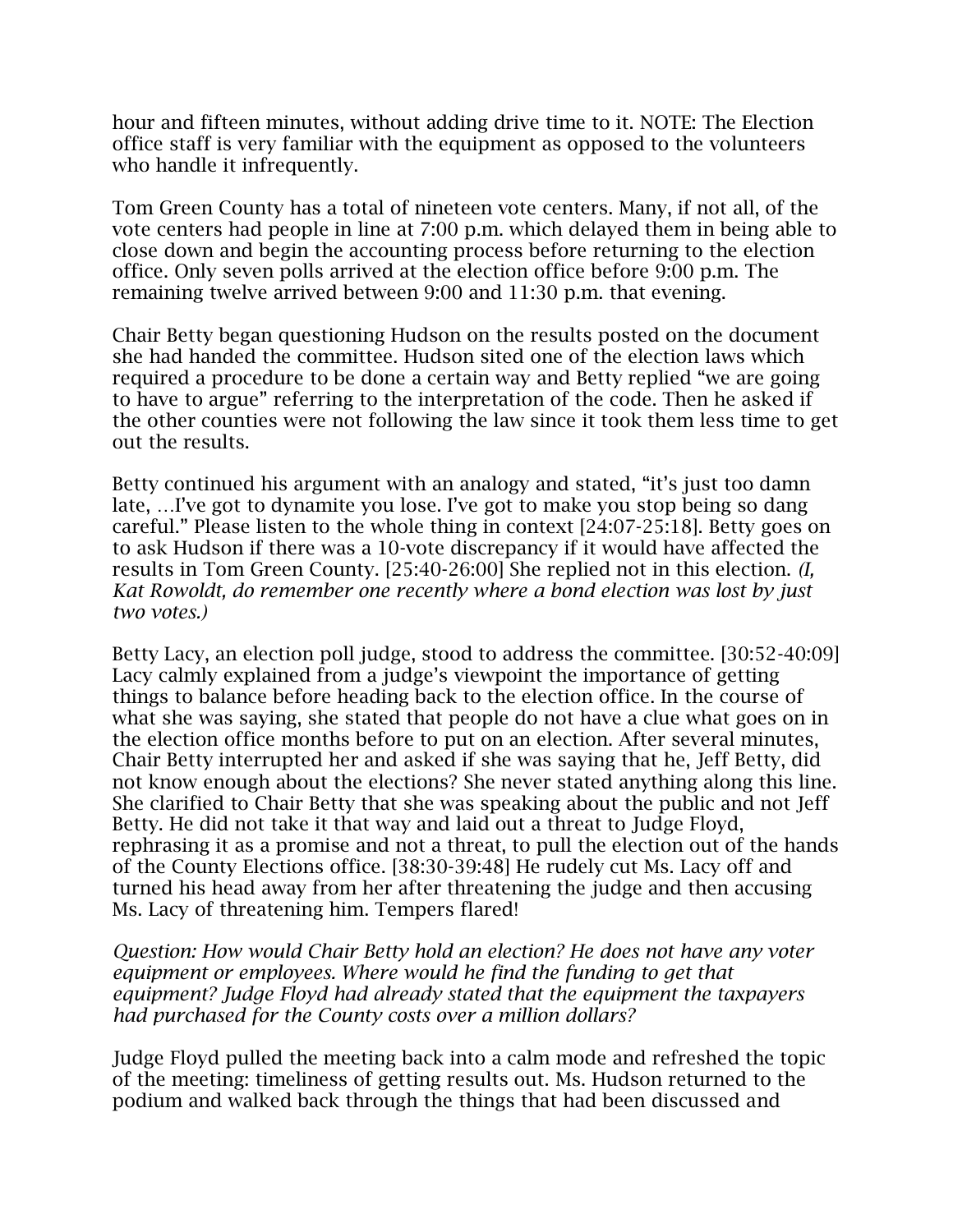mentioned, that a programming error on their part resulted in their not being able to have the early voting results ready by seven o'clock. Usually they run it around five or six and have it ready to get out right after the 7:00 poll closing. She further stated that she would not circumvent the law in order to get results out earlier, but she will work to get the results quicker. She is open to having additional people to help get the V drives in earlier so the results can be run.

One of the comments that Chair Betty made to Judge Floyd during his threat/promise, was the fact that he knew the county counted on the dollars from the elections for their budget. Ms. Hudson clarified that statement when she returned to the podium. She stated they only billed out what the actual costs were, basically clarifying that there is no profit for the county to hold these elections.

Judge Floyd input his thought of having someone who is monitoring where the polls are in their closing process and getting in would be helpful to speed things up, calling those who are running late to pull their things and come on in to finish their tallies at the election office. He once again stated no one questions the integrity of the election and he does not want to sacrifice the integrity. Early voting results being released as soon as possible would help. He asked Vona to return in two to three weeks with potential changes to address this issue.

Chair Betty ends his discussion by stating 'the next meeting won't be a workshop because if we don't see fundamental changes then my next request will be for the resignation of the current Election Administrator and the appointment of a new one.'

Judge Floyd asked that they return with a plan in 2-3 weeks. The meeting adjourned.

I end this report with my opening question. What is more important, our voting system integrity or getting results out faster? That is the question. Can we accomplish both? This is still to be seen.

Until next time…

## **Kat Rowoldt**

Christian Reporter News

www.ChristianReporterNews.com If you enjoyed, please forward to a friend and share!